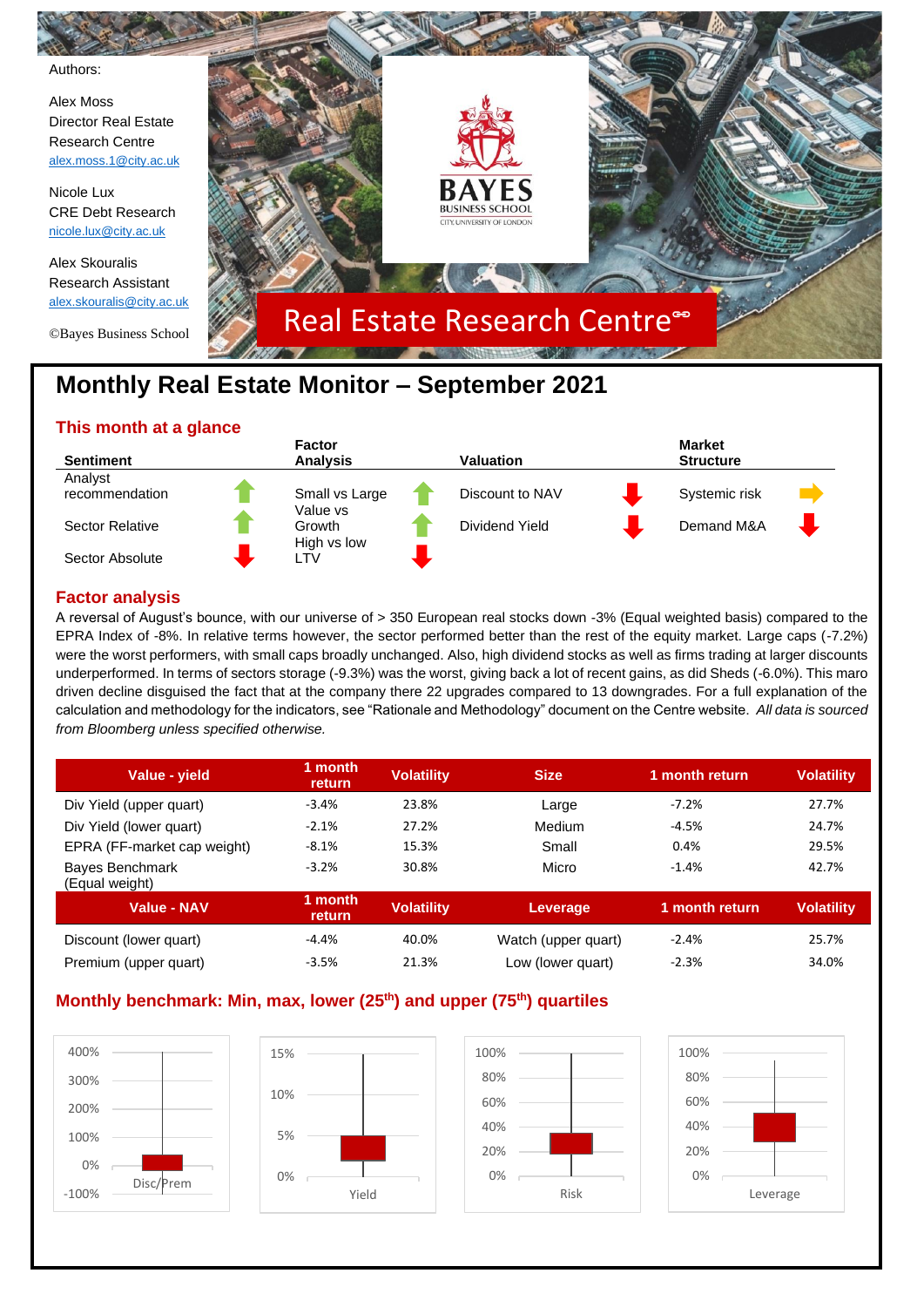# **Equity indicators**

We focus on two factors in particular -the most significant changes to analyst recommendations and the asset preferences in terms of performance. This month saw upgrades to the UK healthcare sector (PHP and Assura) and marginal downgrades to popular sector favourites TLG, Warehouses de Pauw and PRS REIT. In terms of analyst recommendations, the most popular sectors remain Meds (4.7 out of 5.0) sheds (4.0) and storage (4.0).

# **Analyst recommendations – Equity tables - upgrades & downgrades**

| Largest upgrades   |                        |                          |               | <b>Largest downgrades</b>          |                        |                          |               |  |  |
|--------------------|------------------------|--------------------------|---------------|------------------------------------|------------------------|--------------------------|---------------|--|--|
| <b>Name</b>        | <b>Score</b><br>change | 1 <sub>m</sub><br>return | <b>Rating</b> | <b>Name</b>                        | <b>Score</b><br>change | 1 <sub>m</sub><br>return | <b>Rating</b> |  |  |
| Globalworth        | 2.0                    | 8%                       | 5.0           | TLG Immobilien AG                  | $-1.0$                 | $-14%$                   | 3.0           |  |  |
| <b>VGP</b>         | 0.3                    | $-1%$                    | 4.3           | H AG-B Platzer                     | $-0.7$                 | $-1%$                    | 3.0           |  |  |
| <b>PHP</b>         | 0.2                    | $-10%$                   | 4.4           | Fastighete Hold-B<br>Warehouses DE | $-0.5$                 | $-19%$                   | 3.5           |  |  |
| Capital & Regional | 0.2                    | $-12%$                   | 2.4           | Pauw                               | $-0.3$                 | $-9%$                    | 4.0           |  |  |
| Assura             | 0.2                    | $-8%$                    | 4.1           | <b>Tritax Eurobox PLC</b>          | $-0.2$                 | $-7%$                    | 4.0           |  |  |

Source: Bayes Business School, Bloomberg

### **Subsector analysis**

Besides infrastructure monthly performance was negative for all sectors with the overall benchmark showing a -3.2% return.

| <b>Style</b>   | <b>Factor</b>          | <b>Yield</b> | <b>LTV</b> | <b>Analyst Opinion</b> | 1 <sub>m</sub> Perf | <b>Volatility</b> |
|----------------|------------------------|--------------|------------|------------------------|---------------------|-------------------|
| $\mathbf{1}$   | <b>Cities</b>          | 1.5%         | 25.0%      | 2.8                    | $-6.2%$             | 29.2%             |
| $\overline{2}$ | <b>Diverse</b>         | 3.8%         | 38.6%      | 1.8                    | $-3.3%$             | 29.6%             |
| 3              | Meds                   | 3.3%         | 35.4%      | 4.7                    | $-4.0%$             | 21.4%             |
| 4              | Resi                   | 3.3%         | 41.9%      | 2.5                    | $-5.1%$             | 28.1%             |
| 5              | <b>Sheds</b>           | 3.1%         | 38.5%      | 3.0                    | $-1.3%$             | 34.2%             |
| 6              | Shops                  | 5.1%         | 39.4%      | 2.2                    | $-2.7%$             | 37.2%             |
| 7              | Infra                  | 1.5%         | 14.8%      | 3.0                    | 2.0%                | 47.7%             |
| 8              | Workspace              | 3.8%         | 35.3%      | 2.3                    | $-1.6%$             | 27.7%             |
| 9              | Storage                | 2.1%         | 25.0%      | 3.9                    | $-6.4%$             | 23.3%             |
| 10             | Travel                 | 1.6%         | 48.4%      | 1.7                    | $-2.8%$             | 39.0%             |
|                | <b>Bayes Benchmark</b> | 3.7%         | 38.4%      |                        | $-3.2%$             | 30.8%             |

Source: Bayes Business School, Bloomberg

#### **Figure 1. Equity indices**



Source: Bayes Business School, Thomson Reuters Datastream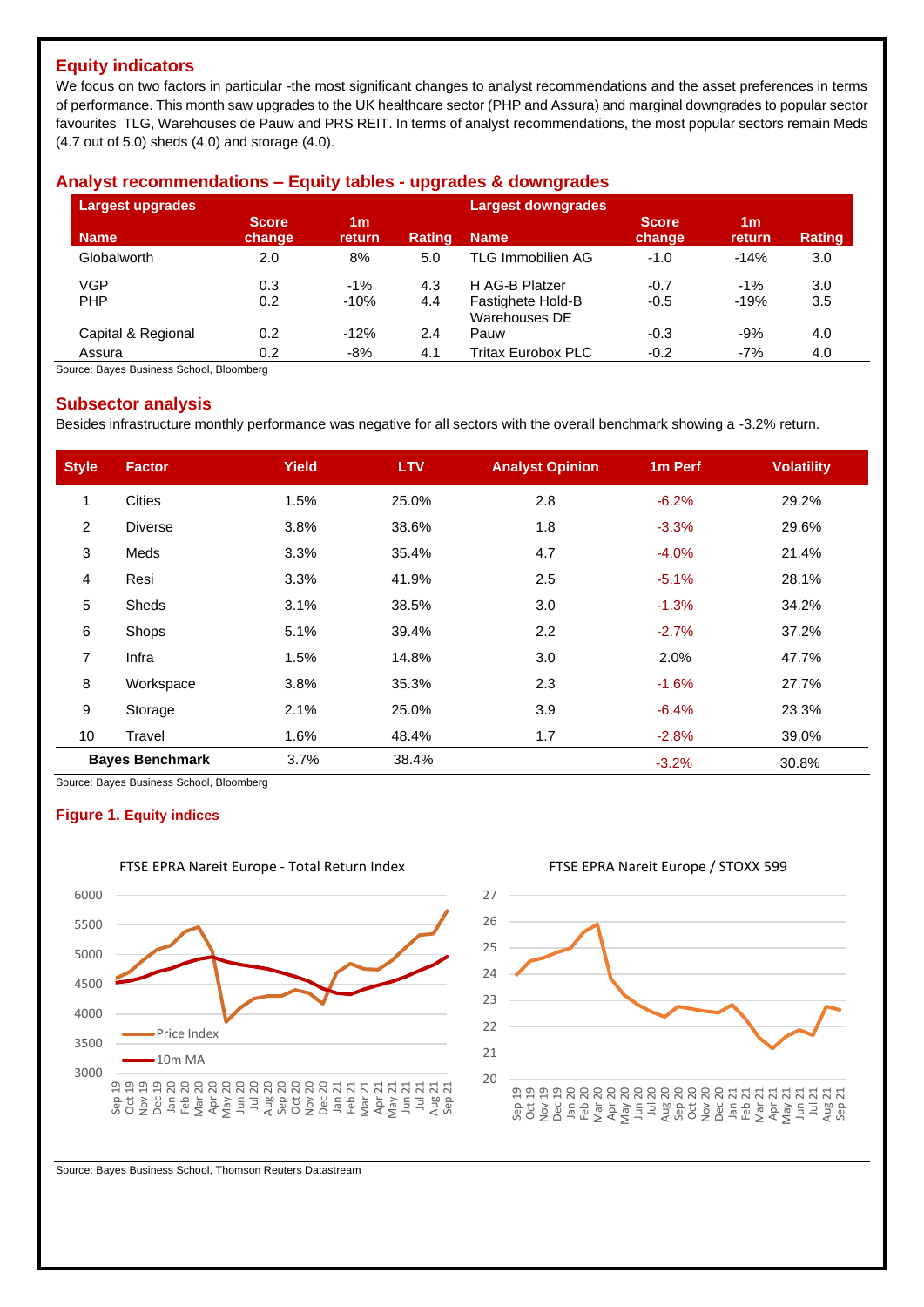| <b>M&amp;A announcements</b> |                         |                           |                    |                        |                    |
|------------------------------|-------------------------|---------------------------|--------------------|------------------------|--------------------|
| <b>Announce Date</b>         | Target Name             | <b>Acquirer Name</b>      | <b>Total Value</b> | <b>Payment</b><br>Type | <b>Deal Status</b> |
| 22/09/2021                   | GSW Immobilien AG       | Vonovia SE                | N/A                | Cash                   | Proposed           |
| 07/09/2021                   | Columbia Property Trust | Pacific Inv Management Co | 3485               | Cash                   | Pending            |
| 03/09/2021                   | Drum Income Plus REIT   | Custodian Reit PLC        | 57                 | Stock                  | Pending            |
| 16/08/2021                   | Norwegian Property ASA  | Geveran Trading Co Ltd    |                    | Cash                   | Completed          |

Source: Bayes Business School, Bloomberg

#### **Debt sentiment**

BBB 10+ spreads vs 10yr BUND narrowed slightly to 135bps from 140bps. Especially 10+ year bond yields have widened by 15- 17bps since end of August across all credit grades. Short term AA bond yields are on longer negative since the beginning of September. The largest credit quality differentials with a spread of 30bps exit for BBB 7 -10yr bonds compared to 7-10yr AA or A.

#### **Figure 2. Corporate bond credit curves, IBOXX Euro Non-Financials**









Source: Bayes Business School, Thomson Reuters Datastream

#### Related documents:

*[Bayes Monthly Monitor Methodology](https://www.bayes.city.ac.uk/__data/assets/pdf_file/0006/641157/bayes-market-monitor-methodology-document.pdf) [Bayes CRE Lending Report Year-end 2020](https://estore.city.ac.uk/product-catalogue/publications/publications/the-commercial-real-estate-lending-report-excel-data-package-yearend-2020) [Bayes CRE Lending Report Mid-Year 2021](https://estore.city.ac.uk/product-catalogue/publications/publications/the-commercial-real-estate-lending-report-excel-data-package-midyear-2021)*